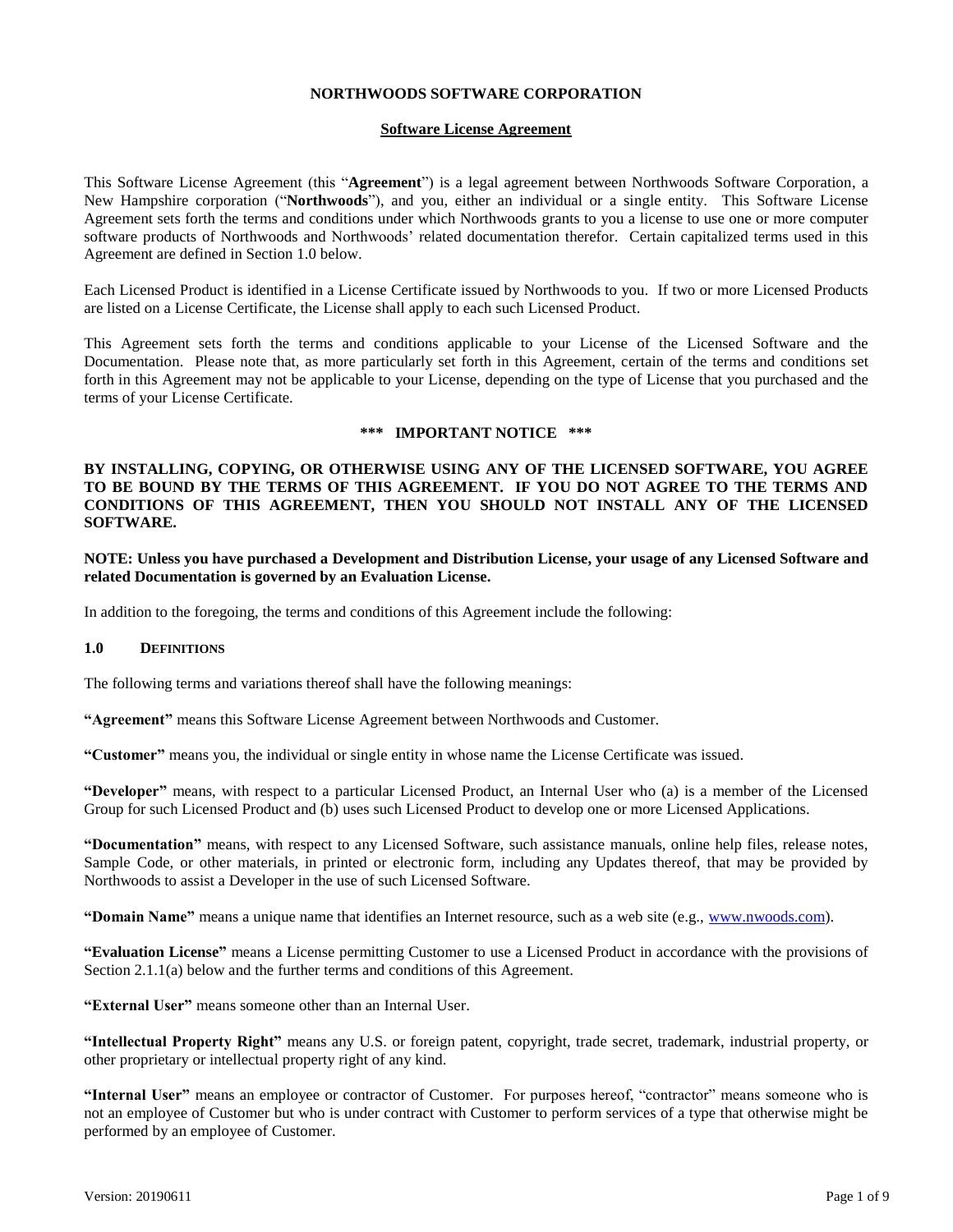**"License"** means Northwoods' grant to you of a non-exclusive, non-transferable right to use a Licensed Product, subject to and in accordance with the terms and conditions of this Agreement. There are two different types of Licenses - an Evaluation License and a Development and Distribution License.

**"License Certificate"** means, with respect to a particular Licensed Product that is licensed by Northwoods to Customer under this Agreement, a certificate issued by Northwoods to Customer that identifies the applicable Licensed Software and the License-Specific Terms applicable to Customer's use of such Licensed Product.

**"License Effective Date"** means the date on which Customer first installs any Licensed Software on a computer for evaluation purposes, or, if the Customer purchased a Development and Distribution License, the date on which Customer placed the order therefor.

**"License-Specific Terms"** means, with respect to a particular Licensed Product that is licensed by Northwoods to Customer under this Agreement, the identity of the applicable Licensed Software that is part of such Licensed Product together with certain additional licensing terms applicable to Customer's use of such Licensed Product that are set forth in the License Certificate for such Licensed Product. The License-Specific Terms are recorded in Northwoods' records. In the event of any inconsistency between the License-Specific Terms contained in Northwoods' records and the License-Specific Terms stated in any printed, electronic, or other copy of a License Certificate (whether due to an alteration of such License Certificate or other cause), the License-Specific Terms contained in Northwoods' records shall be controlling.

**"License Term"** means the duration of the License, which depends on the type of License and the License-Specific Terms, all as more particularly set forth in this Agreement.

**"Licensed Application"** means a software application (including Redistributables) developed by a Developer by use of the Licensed Software. The License-Specific Terms may further define what constitutes a Licensed Application.

**"Licensed Application End User"** means an authorized user of a Licensed Application.

**"Licensed Domain"** means a Domain Name from which a Licensed Application End User is able to access a Licensed Application via the Internet. For the avoidance of doubt, if two or more Domain Names identify the same web site or other Internet resource (i.e., there is a single primary Domain Name from which a Licensed Application End User is able to access a Licensed Application via the Internet and there are also one or more alias Domain Names that point to that same primary Domain Name), then there will only be considered to be one Licensed Domain and the alias Domain Name(s) will not be counted.

**"Licensed Group"** means, with respect to a particular Licensed Product, such Internal Users who are permitted to be Developers for such Licensed Product, as set forth in the License Certificate for such Licensed Product. By way of examples, if the License Certificate for a Licensed Product states that the Licensed Group for such Licensed Product (a) is a particular business unit within Customer, only an Internal User within such business unit may be a Developer for such Licensed Product, or (b) is unlimited, any Internal User of Customer may be a Developer for such Licensed Product, in both cases subject to such additional limitations as are otherwise set forth in this Agreement and the applicable License Certificate (including any limitation on the number of Developers who may develop Licensed Applications for such Licensed Product).

**"Licensed Product"** means, collectively, Licensed Software that is licensed by Northwoods for use by Customer under this Agreement and the related Documentation for such Licensed Software.

**"Licensed Software"** means any Northwoods' computer software product licensed for use under this Agreement, including any Updates of such computer software product that may be supplied to Customer by Northwoods. The Licensed Software is identified in the License-Specific Terms.

**"Northwoods"** means Northwoods Software Corporation, a New Hampshire corporation, and its successors and assigns.

"**Object Code**" means, with respect to software, an encoded form of such software that allows such software to be used on a computer, but which is not intended to allow such software to be enhanced or otherwise modified.

**"Development and Distribution License"** means a License permitting Customer to use a Licensed Product in accordance with the provisions of Section 2.1.1(b) below and the further terms and conditions of this Agreement.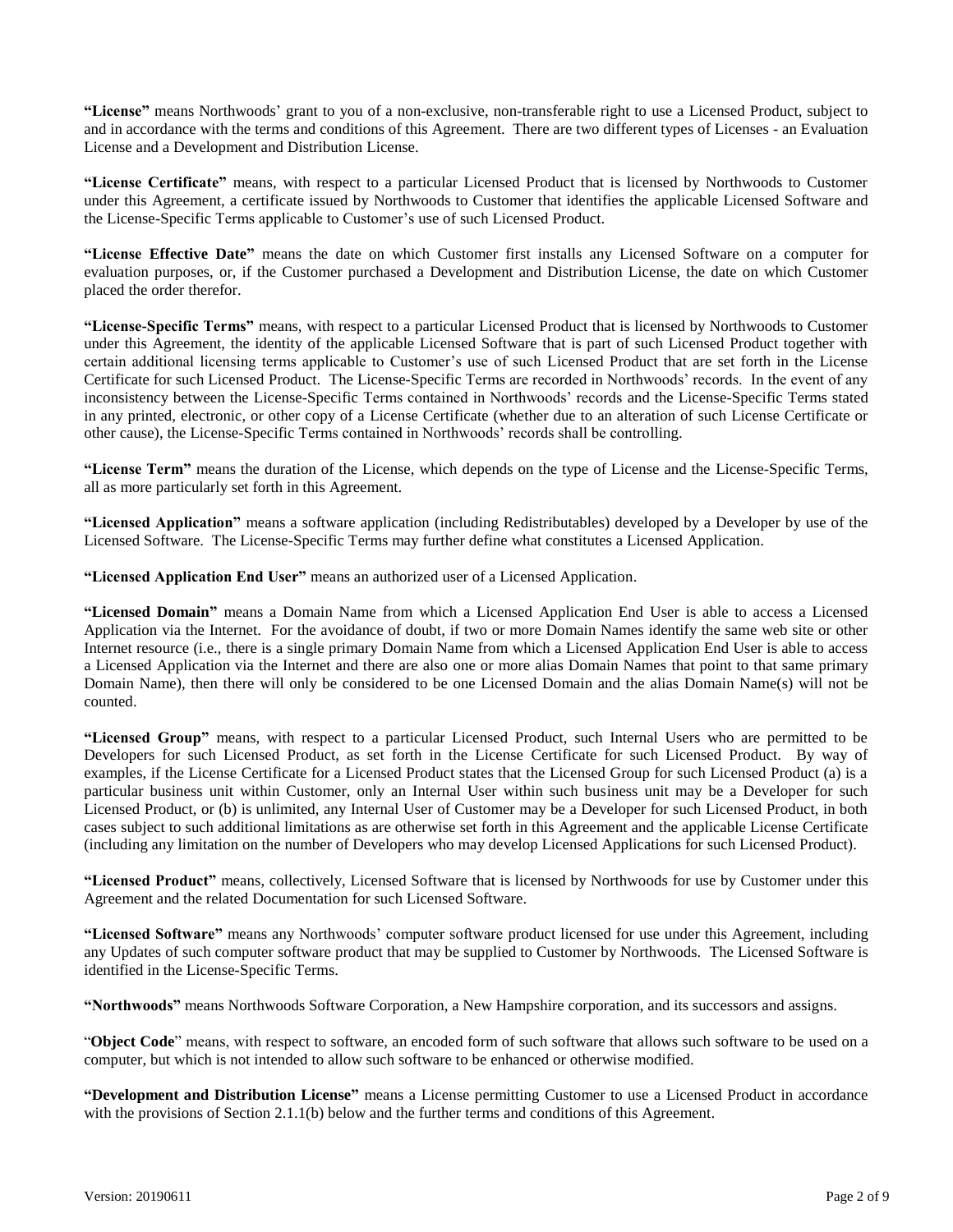**"Redistributables"** means (a) the Object Code form of portions of the Licensed Software, which portions are described as such in the Documentation and are usually provided as Dynamic Link Libraries (DLL's), tar files, zip files, JAR files, or obfuscated javascript files (depending on the specific product), and (b) also the Source Code or Object Code form of the Sample Code as originally supplied to, or as modified by, Customer. For the avoidance of doubt, obfuscated javascript files are considered to be Object Code and not Source Code.

**"Sample Code"** means the Source Code version of the computer software supplied by Northwoods and described as "sample code" in the Documentation, which computer software is intended to illustrate how to use the Licensed Software. For the avoidance of doubt, Sample Code is part of the Documentation and not part of the Licensed Software.

"**Source Code**" means, with respect to software, an encoded form of such software that allows a software developer to enhance and otherwise modify such software and that can be used, with certain software development tools, to produce Object Code.

**"Trial Period"** means, with respect to an Evaluation License, a period of thirty (30) days following the License Effective Date therefor or such longer period of time, if any, as may be specified as the License Term for such Evaluation License in the License-Specific Terms therefor.

**"Update"** means any bug fix, correction, patch, workaround, enhancement, release, version, or other update of a Licensed Product provided by Northwoods to Customer after the initial delivery of such Licensed Product.

## **2.0 LICENSE PROVISIONS**

## **2.1 License Grant and Restrictions**

- 2.1.1 Subject to the further terms and conditions of this Agreement, Northwoods grants to Customer a worldwide License to use each Licensed Product, as follows:
	- (a) Evaluation License. If the License is an Evaluation License, then:
		- (i) Customer may only use the Licensed Product for evaluation purposes; and
		- (ii) the License Term shall commence on the License Effective Date and shall continue thereafter for the Trial Period, subject to termination of the License during the License Term as otherwise set forth in this Agreement.

The Licensed Software may include a duration limitation that tracks the License Term and may disable the Licensed Software when the License Term expires. If Customer purchases a Development and Distribution License for the Licensed Product, Northwoods will provide Customer with a software code which, when activated, will deactivate any such duration limitation.

- (b) Development and Distribution License. If the License is a Development and Distribution License, then:
	- (i) the License Term shall commence on the License Effective Date and shall continue thereafter for the period set forth in the License-Specific Terms, subject to termination of the License during the License Term as otherwise set forth in this Agreement;
	- (ii) the aggregate number of Developers who may use the Licensed Software to develop Licensed Applications is specified in the License-Specific Terms;
	- (iii) the aggregate number of Licensed Applications that such Developer(s) may develop is specified in the License-Specific Terms;
	- (iv) the Licensed Application End Users may be Internal Users or External Users; and
	- (v) the aggregate number of Licensed Application End Users who are authorized to use each Licensed Application is not limited; and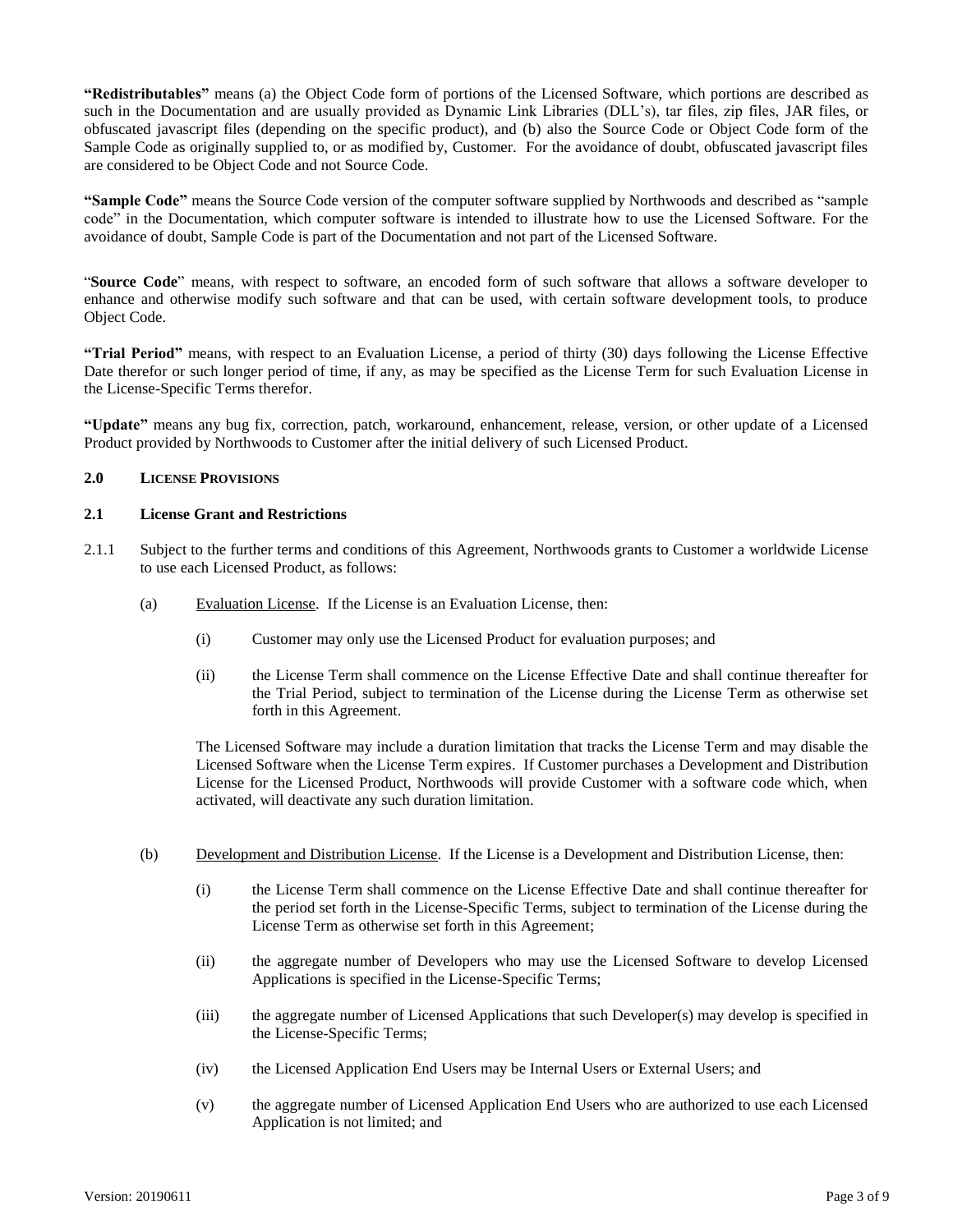(vi) for those Licensed Products that enable Licensed Applications to be accessed via the Internet, the aggregate number of Licensed Domains from which Licensed Application End Users may access any such Licensed Application is specified in the License-Specific Terms.

For the avoidance of doubt, upon the expiration or earlier termination of the License Term (unless, and then only to the extent that, the License Term is renewed by Northwoods), (A) no further Licensed Applications may be developed, and (B) with respect to any Licensed Application that was developed prior to such expiration or termination, any Licensed Application End User who was using such Licensed Application prior to such expiration or termination may continue to use such Licensed Application after such expiration or termination, but no other Licensed Application End Users or anyone else may use such Licensed Application.

- (d) The parties agree that, for purposes of this Agreement, all Licensed Products shall be delivered by Northwoods to Customer in the State of New Hampshire.
- 2.1.2 Customer may make such number of copies of each Licensed Product as may reasonably be required for Customer's exercise of its License rights and for archival purposes. Each such copy shall be and remain subject to all usage and other restrictions applicable to such Licensed Product under this Agreement. All such copies are and shall remain the sole property of Northwoods and subject to this Agreement. All Intellectual Property Rights notices included in such Licensed Product must be maintained in all such copies and may not be altered or removed.
- 2.1.3 Customer is solely responsible for all hardware, infrastructure systems, and third party software associated with operating the Licensed Software.
- 2.1.4 Except as may otherwise expressly be permitted by this Agreement, and subject to such additional limitations and restrictions as are set forth in this Agreement, CUSTOMER MAY NOT:
	- (a) use, copy, display, publish, or transfer any Licensed Product;
	- (b) modify any Licensed Product, or create any derivative work of any Licensed Product;
	- (c) reverse engineer, disassemble, decompile, or take any other action to derive the Source Code form of any of the Licensed Software;
	- (d) use any Licensed Product, nor permit any Licensed Product to be used, other than by one or more Developers (the number of permitted Developers being specified in the License-Specific Terms) to develop a Licensed Application;
	- (e) rent, lease, transfer, sell, sublicense, or distribute any Licensed Product thereof to any third party without the express written consent of Northwoods; for the avoidance of doubt, no time-sharing or service-sharing use of any Licensed Product by any third party is permitted;
	- (f) use any Licensed Product to develop a Licensed Application unless Customer includes substantial added value in such Licensed Application in addition to the Redistributables;
	- (g) use any Licensed Product to develop a Licensed Application if such Licensed Application would be competitive with such Licensed Product; nor
	- (h) distribute any portion of any Licensed Product other than the Redistributables, which may only be distributed in Object Code form and only as part of a Licensed Application.
- 2.1.5 Except as otherwise set forth in this Section, the Licensed Software is provided and may only be used in Object Code form. If the License-Specific Terms expressly provide that any of the Licensed Software is being licensed with Source Code rights, then such Licensed Software shall also be provided and may be used in Source Code form. In such case, Customer: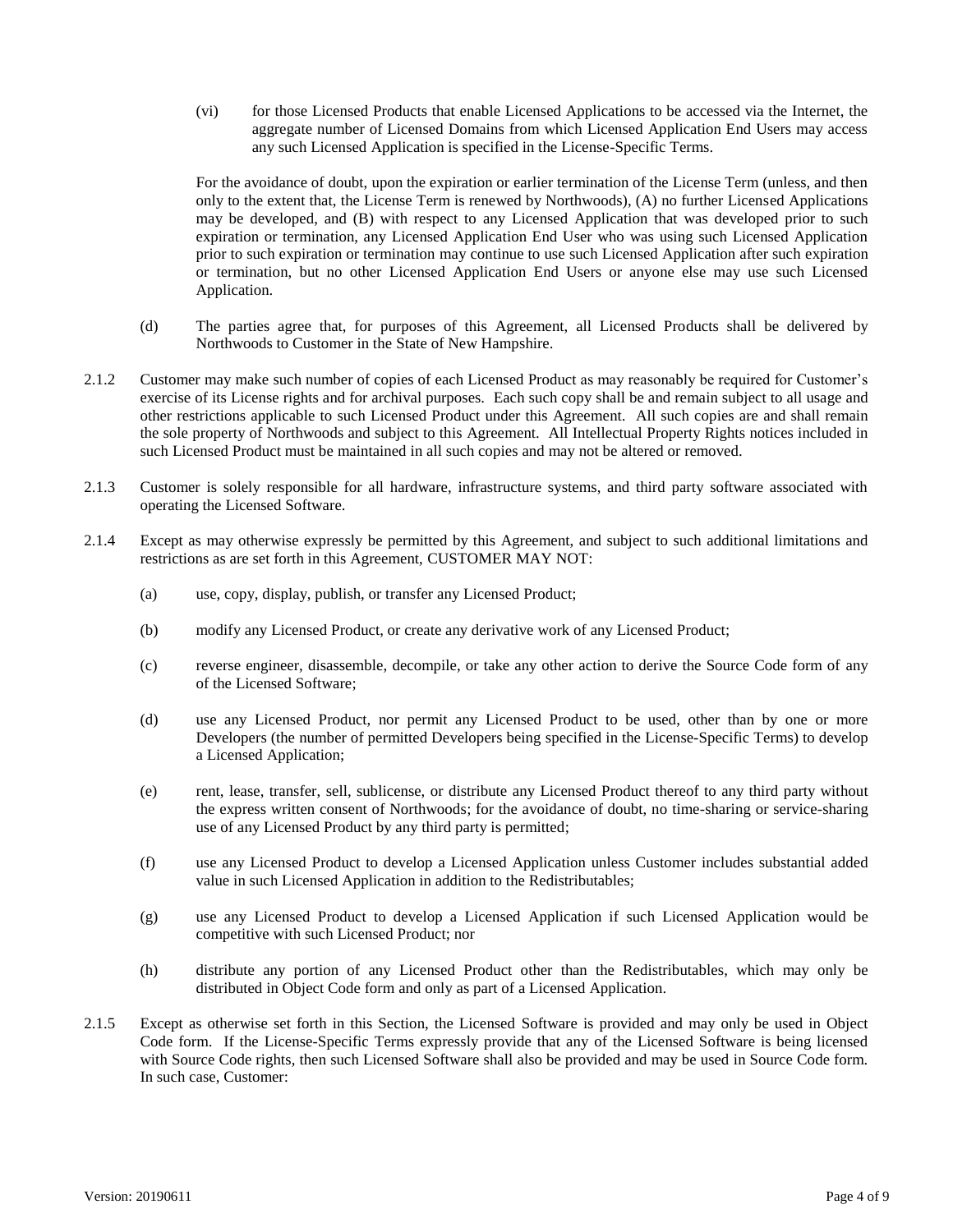- (a) may modify such Licensed Software and use the modified Licensed Software in the same fashion, and subject to the same restrictions, as the unmodified Licensed Software (however, for the avoidance of doubt, Customer shall not redistribute any Source Code); and
- (b) shall defend, indemnify, and hold harmless Northwoods and its affiliates, and its and their respective successors and assigns, and all of the respective officers, directors, employees, stockholders, managers, members, agents, and representatives of any of the foregoing (each, an "**Indemnitee**") from and against any and all claims, losses, damages, liabilities, costs, and expenses (including reasonable attorneys' and other professional fees) suffered or incurred by Northwoods or any other Indemnitee that arise out of or relate to any modifications of such Licensed Software made by Customer.

## **2.2 License Termination**

- 2.2.1 With respect to each Licensed Product that is listed in a License Certificate, the License of such Licensed Product shall commence on the License Effective Date and shall continue thereafter for the applicable License Term, subject to earlier termination as follows:
	- (a) Customer may terminate such License at any time and for any reason by written notice to Northwoods;
	- (b) if Customer breaches any of its obligations under this Agreement, then such License shall automatically terminate; provided, that, if such breach is curable, then such License shall terminate if such breach is not cured by Customer within thirty (30) days of notice from Northwoods; and
	- (c) if Customer is declared bankrupt, becomes insolvent, or commences liquidation or receivership proceedings, then such License may be terminated by Northwoods.

Upon termination of all License(s) granted under this Agreement, this Agreement shall automatically terminate; provided, that the following provisions of this Agreement shall survive any such termination: Sections 1.0 (to the extent that any term defined therein is used in any other Section which survives such termination), 2.2.2, 2.3, 2.4, 3.2, 4.0, 5.0, and 6.0.

- 2.2.2 Upon the expiration or earlier termination of such License, Customer shall:
	- (a) immediately cease all use of such Licensed Product;
	- (b) promptly destroy all copies (including tangible, electronic, magnetic, and other copies) of such Licensed Product; provided, that to the extent that Customer archives electronic information in the ordinary course of its business, Customer shall not be required to destroy such electronic copies of such Licensed Product as are so included in such archives, so long as such electronic copies are not otherwise copied or used by Customer, and
	- (c) promptly certify in writing to Northwoods that Customer has complied with its obligations hereunder and is no longer using or in possession of any copy of such Licensed Product.

# **2.3 Proprietary Rights**

- 2.3.1 Each Licensed Product and all Intellectual Property Rights therein are the exclusive property of Northwoods or its licensors. All rights in and to each Licensed Product not specifically granted to Customer under this Agreement are reserved to Northwoods.
- 2.3.2 Customer shall not alter or remove any Intellectual Property Rights notices or any other legal notices contained on or in copies of any Licensed Product. If Customer is permitted by Northwoods to make any copies of any Licensed Product, Customer shall reproduce all such notices on or in all copies. The existence of any copyright notice shall not constitute publication and shall not be construed as an admission or presumption of publication of any Licensed Product.
- 2.3.3 All Updates of a Licensed Product provided by Northwoods (regardless of any payments made by Customer therefor) shall belong to and be owned by Northwoods, shall be considered to be part of such Licensed Product, and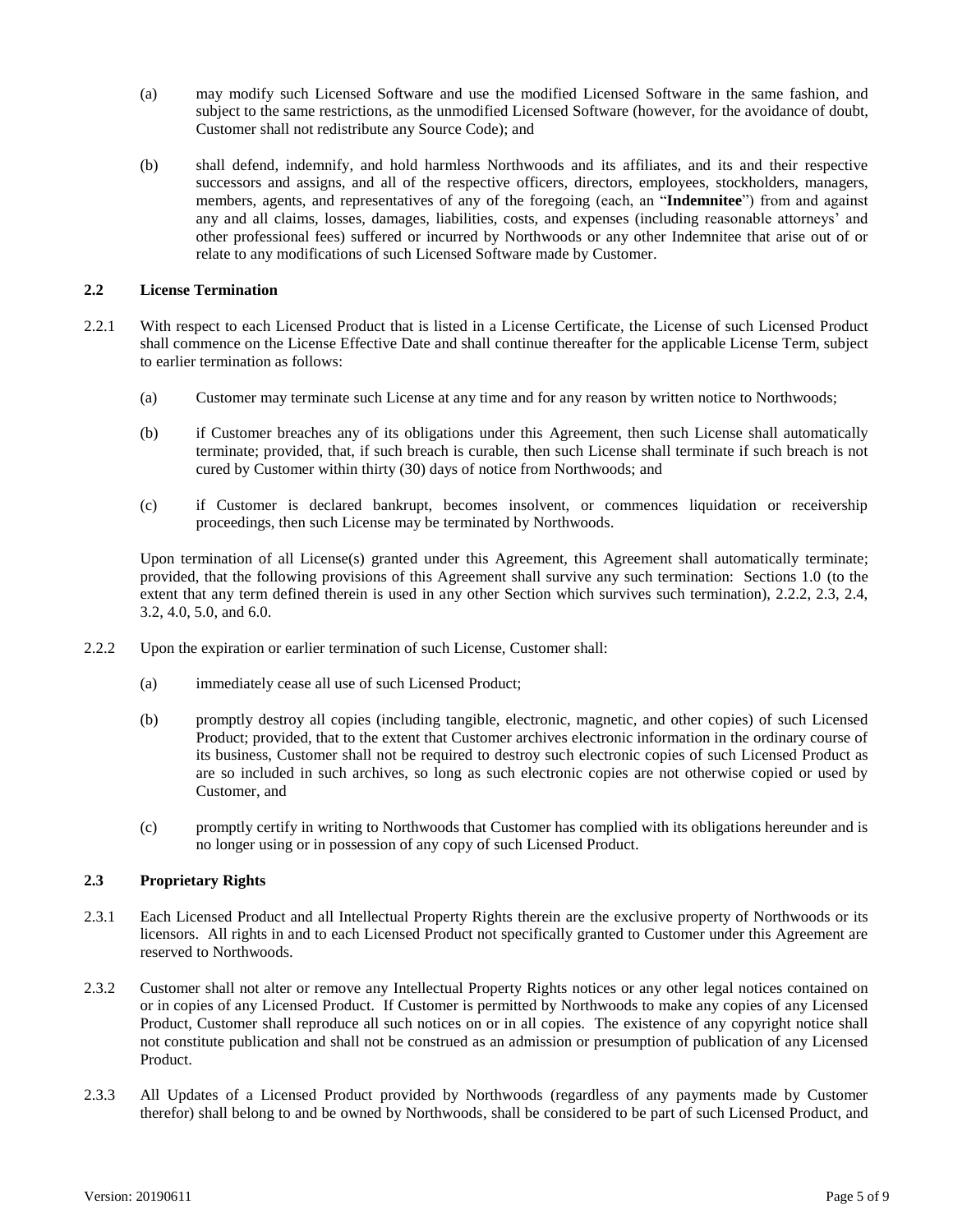shall be licensed to Customer on the same terms and conditions as are applicable to such Licensed Product under this Agreement (including the License-Specific Terms).

# **2.4 Confidentiality**

- 2.4.1 Customer agrees that each Licensed Product is confidential and proprietary to Northwoods. Customer agrees to hold each Licensed Product in confidence and not to disclose such Licensed Product without the prior written approval of Northwoods, except:
	- (a) to Customer's Developer(s) to whom disclosure is necessary for Customer's permitted use of such Licensed Product, provided that (i) Customer shall ensure that each such Developer agrees to comply with all of Customer's obligations under this Agreement, and (ii) the acts and omissions of Customer's Developer(s) shall be deemed to be the acts and omissions of Customer and Customer shall be responsible therefor and for any breach of this Agreement caused thereby, or
	- (b) as required by applicable law, rule, or regulation, or by an order of a court or governmental or law enforcement agency or other authority, each of competent jurisdiction, provided that Customer shall have used reasonable efforts to secure confidential treatment of any such information to be disclosed, or
	- (c) that Customer may distribute Redistributables (in Object Code form) as part of Licensed Applications as permitted by Section 2.1.
- 2.4.2 Customer shall take all reasonable steps to safeguard all copies of each Licensed Product and ensure that no persons, whether or not authorized to have access to a Licensed Product, shall take any action in violation of this Agreement.

## **3.0 LIMITED WARRANTY; WARRANTY LIMITATIONS AND DISCLAIMERS**

### 3.1 Limited Warranty.

- (a) If the License is a Development and Distribution License, then Northwoods warrants (the "**Limited Warranty**") that the Licensed Software will, for a period of thirty (30) days following the date on which the Licensed Software was first delivered to Customer (the "**Limited Warranty Period**"), function substantially as set forth in the Documentation therefor. The Limited Warranty is only for the benefit of Customer. The Limited Warranty shall not apply to an Evaluation License.
- (b) Customer's sole and exclusive remedy for any breach of the Limited Warranty shall be as follows:
	- (i) If the Limited Warranty is breached, Customer must, during the Limited Warranty Period, notify Northwoods in writing of the non-conformity in the Licensed Software that constitutes the breach.
	- (ii) In the event such a notification is given to Northwoods during the Limited Warranty Period, Northwoods will attempt to verify the non-conformity reported by Customer and, if verified, ascertain the reason for the non-conformity and supply a correction or bypass.
	- (iii) If Northwoods verifies the reported non-conformity but is unable to repair or replace the defective Licensed Software, or determines that such repair or replacement is impractical in Northwoods' sole judgment, then Northwoods may terminate the License by providing written notice thereof to Customer. Likewise, if Northwoods verifies the reported non-conformity but fails to repair or replace the defective Licensed Software within thirty (30) days after Northwoods' receipt of Customer's notice of the breach, then, during the continuance of such failure, Customer may elect to terminate the License by providing written notice thereof to Northwoods. In the event of any such termination, Customer shall comply with its obligations under Section 2.2.2 and, upon Northwoods' receipt of Customer's written certification pursuant to Section 2.2.2(c), Northwoods shall refund to Customer the License fee paid by Customer for the defective Licensed Product.
- (c) The Limited Warranty shall not apply if any breach of the Limited Warranty is due to: (i) the use of the Licensed Software other than in accordance with the Documentation; or (ii) any modification of the Licensed Software other than an Update provided by Northwoods during the Limited Warranty Period.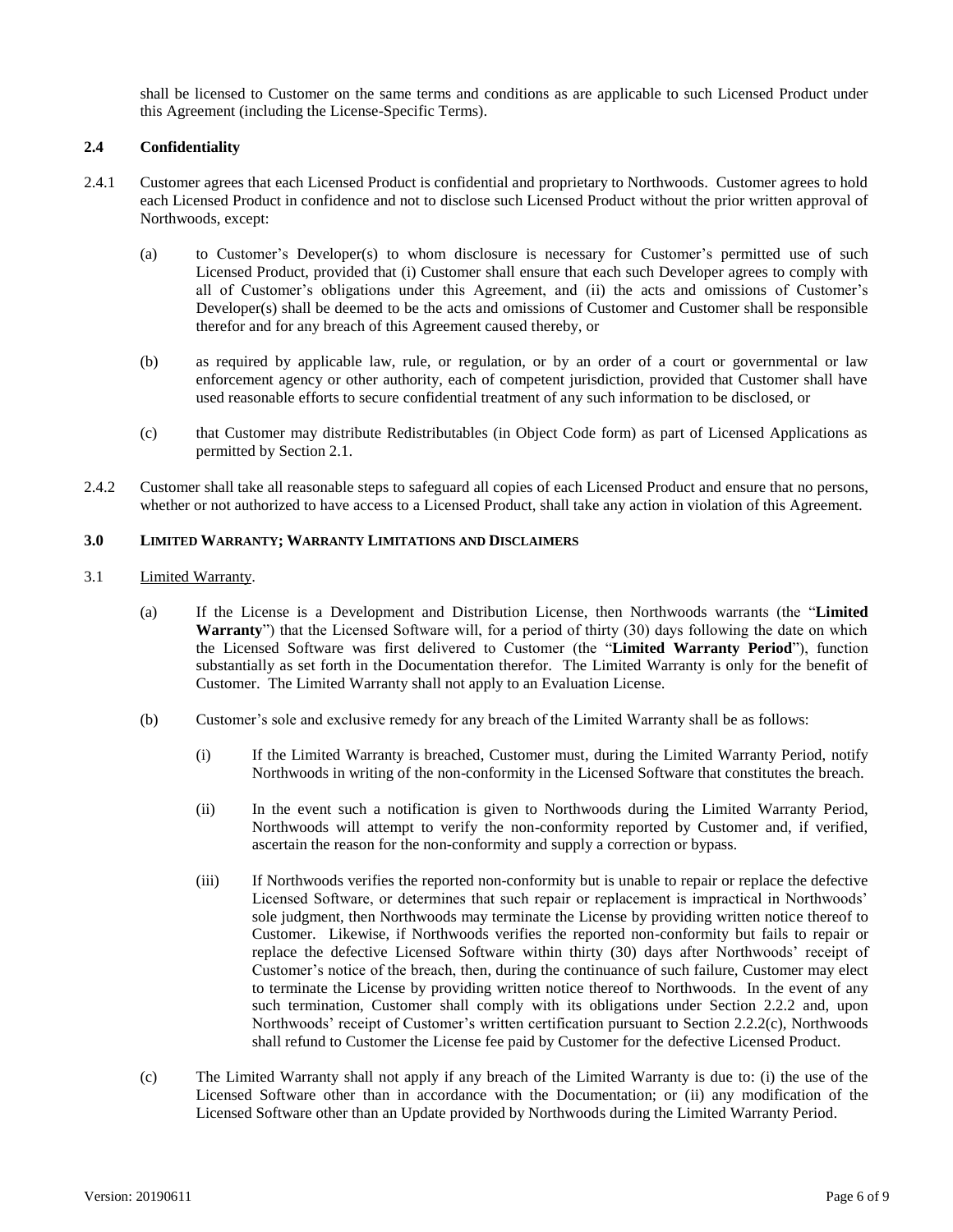# 3.2 Disclaimers.

- (a) All software contains errors, and Customer acknowledges that the use of any software (including the Licensed Software) entails the likelihood of some human and machine errors, omissions, delays, interruptions, and losses, including inadvertent loss of data or damage to media, which may give rise to loss or damage. Accordingly, NORTHWOODS MAKES NO WARRANTY THAT THE LICENSED SOFTWARE IS ERROR-FREE.
- (b) NORTHWOODS ALSO MAKES NO WARRANTY THAT ANY LICENSED PRODUCT WILL MEET CUSTOMER'S REQUIREMENTS.
- (c) EXCEPT FOR THE LIMITED WARRANTY (WHICH APPLIES ONLY TO A DEVELOPMENT AND DISTRIBUTION LICENSE, AND NOT TO AN EVALUATION LICENSE), EACH LICENSED PRODUCT IS PROVIDED "AS IS" AND NORTHWOODS MAKES NO WARRANTIES, EXPRESS OR IMPLIED, WITH RESPECT TO ANY LICENSED PRODUCT. WITHOUT LIMITING THE GENERALITY OF THE FOREGOING, NORTHWOODS DISCLAIMS AND EXCLUDES ANY AND ALL IMPLIED WARRANTIES, INCLUDING ANY IMPLIED WARRANTIES OF MERCHANTABILITY, FITNESS FOR A PARTICULAR PURPOSE, NON-INFRINGEMENT, AND ANY OTHER IMPLIED WARRANTY ARISING OUT OF OR IN CONNECTION WITH THE DELIVERY, USE, OR PERFORMANCE OF ANY LICENSED PRODUCT.

#### **4.0 LIMITATION OF LIABILITY**

- 4.1 THE TOTAL LIABILITY OF NORTHWOODS UNDER THIS AGREEMENT (INCLUDING AS A RESULT OF A BREACH OF ANY OF NORTHWOODS' OBLIGATIONS HEREUNDER AND/OR FOR THE DELIVERY, USE, PERFORMANCE, OR NON-PERFORMANCE OF ANY LICENSED PRODUCT), WHETHER ARISING IN CONTRACT, NEGLIGENCE, STRICT LIABILITY, TORT, OR OTHER CLAIM OR ACTION, SHALL BE LIMITED TO THE DIRECT LOSSES AND DAMAGES SUFFERED BY CUSTOMER THAT ARE OTHERWISE RECOVERABLE UNDER THIS AGREEMENT, IN AN AMOUNT NOT TO EXCEED THE SUM OF TEN DOLLARS (\$10.00).
- 4.2 NORTHWOODS NEITHER ASSUMES, NOR AUTHORIZES ANY OTHER PERSON TO ASSUME ON NORTHWOODS' BEHALF, ANY LIABILITIES IN ADDITION TO THOSE LIABILITIES OF NORTHWOODS SPECIFICALLY SET FORTH IN THIS AGREEMENT.
- 4.3 Except as otherwise expressly set forth in Section 3.1(b)(iii), ALL AMOUNTS PAID BY CUSTOMER TO NORTHWOODS ARE NON-REFUNDABLE.
- 4.5 Customer is responsible for any and all uses of each Licensed Product (including testing of the same to determine whether it does or does not meet Customer's requirements, and in the case of the Sample Code that any Open Source Software referenced therein has acceptable license terms), and for the distribution and use of any Redistributables as part of Licensed Applications. Customer agrees that Northwoods shall have no liability or responsibility for any use of any Redistributable as part of any Licensed Application, and Customer shall defend, indemnify, and hold harmless Northwoods and all other Indemnitees from and against any and all claims, losses, damages, liabilities, costs, and expenses (including reasonable attorneys' and other professional fees) that arise out of or relate to any such uses.
- 4.6 Customer acknowledges that the limitations on Northwoods' liability set forth in this Agreement are a material part of the consideration payable by Customer to Northwoods under this Agreement and that Northwoods would not have entered into this Agreement without such limitations.

#### **5.0 TAXES; GOVERNMENTAL RESTRICTIONS**

- 5.1 Customer is solely responsible for any and all sales, use, and other taxes and governmental charges applicable to this Agreement and/or each Licensed Product, including the transfer of any media and/or data. Notwithstanding the foregoing, in no event shall Customer be responsible for any taxes based on the net income of Northwoods.
- 5.2 Customer may not export or otherwise use any Licensed Product or any Redistributable except as authorized by United States law and the laws of the jurisdiction(s) in which such Licensed Product or Redistributable is to be used.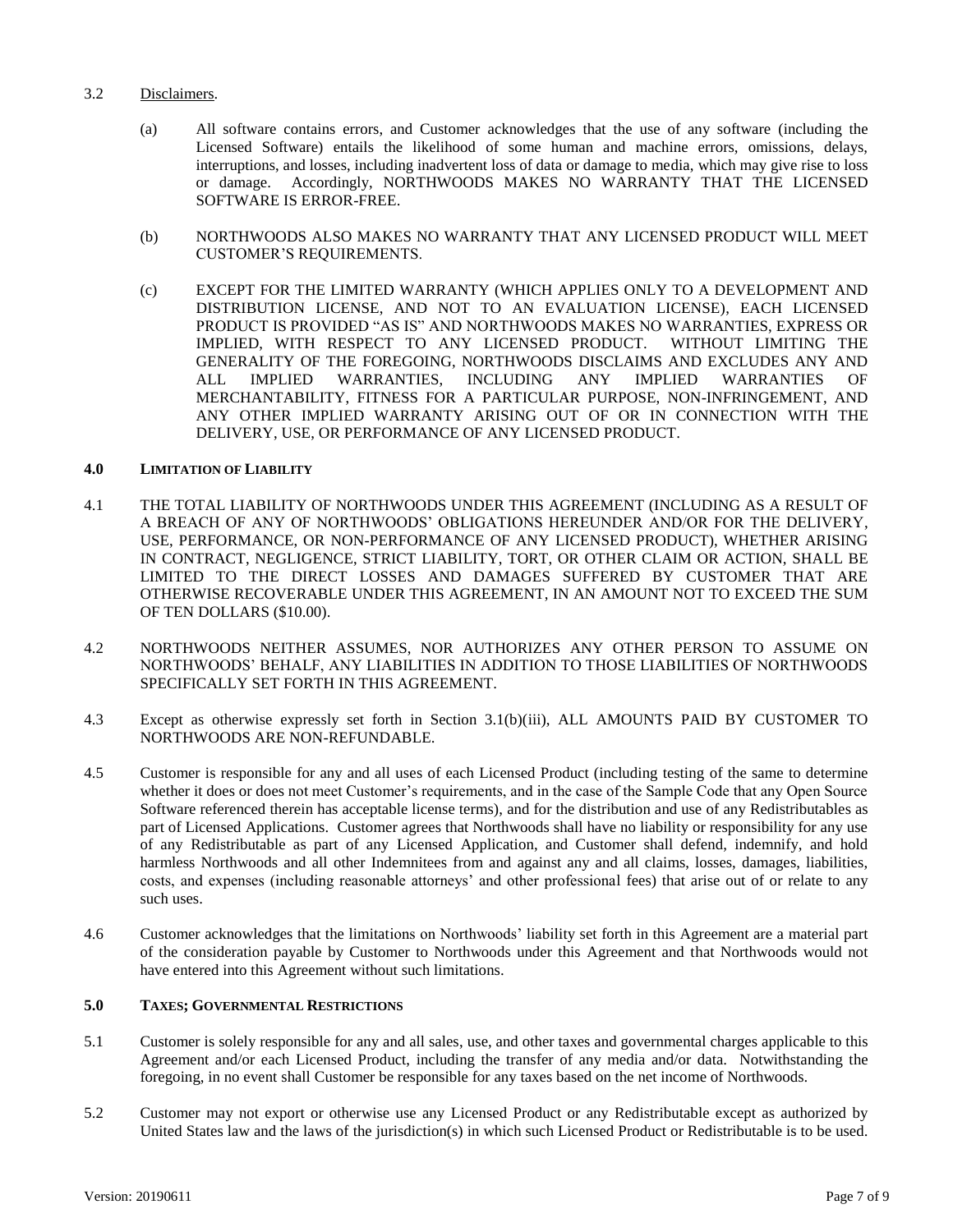In particular, but without limitation, no Licensed Product or Redistributable may be exported or re-exported (a) into any U.S. embargoed countries or (b) to anyone on the U.S. Treasury Department's list of Specially Designated Nationals or the U.S. Department of Commerce Denied Person's List or Entity List. Customer represents and warrants that Customer is not located in any such country or on any such list.

- 5.3 If any Licensed Product is licensed to or for use by the U.S. Government or any agency thereof, the following provisions shall apply: Such license and usage rights include only those rights expressly set forth in this Agreement (which are the rights customarily provided by Northwoods to the public) and do not include any additional rights to use, modify, reproduce, release, perform, display, or disclose any Licensed Product or Redistributable. All Licensed Software and Redistributables are "Commercial Computer Software", and all Documentation is "Commercial Computer Software Documentation", within the meaning of the applicable civilian and military Federal acquisition regulations and any supplement thereto. If a government agency has a need for rights not conveyed under these terms, it must negotiate with Northwoods to determine if there are acceptable terms for transferring such rights, and a mutually acceptable written addendum specifically conveying such rights must be executed and delivered by Northwoods and the government agency. The contractor/manufacturer is Northwoods Software Corporation, 142 Main Street, Nashua, New Hampshire, USA.
- 5.4 All unpublished rights are reserved under the copyright laws of the United States and all applicable foreign countries.

## **6.0 GENERAL PROVISIONS**

# 6.1 Governing Law; Jurisdiction.

- (a) This Agreement shall be governed by and construed in accordance with the laws of the State of New Hampshire, USA, without reference to its conflict of laws principles. The provisions of the United Nations Convention on Contracts for the International Sale of Goods are excluded.
- (b) The parties agree that, in the event of any action for enforcement of or breach of this Agreement, the Federal and State courts of the State of New Hampshire shall have exclusive jurisdiction over the enforcement of this Agreement, and the parties specifically consent to, and agree that they are subject to, the jurisdiction of such courts; provided, that Northwoods shall be entitled to seek injunctive or other equitable relief in any court of competent jurisdiction.
- 6.2 Notices. Except as otherwise specifically set forth in this Agreement, all notices and other communications required to be given under this Agreement shall be in writing and shall be deemed to have been sufficiently given if sent by registered or certified mail, return receipt requested, or by a nationally recognized express courier. Any such notice (a) if given to Northwoods, shall be sent to Northwoods at its address set forth on its web site [\(www.nwoods.com](http://www.nwoods.com/) or any successor thereto), or (b) if given to Customer, shall be sent to Customer at its address set forth in the License-Specific Terms or such other address as Customer may have notified Northwoods in writing.
- 6.3 Assignment. This Agreement is assignable by Northwoods. This Agreement is not assignable, in whole or in part, by Customer without the prior written consent of Northwoods, and any assignment or attempted assignment of this Agreement (including an assignment by operation of law) by Customer without such consent shall be void and shall also constitute a breach of this Agreement; provided, however, that Customer may assign this Agreement to a purchaser or other acquirer of all or substantially all of Customer's assets or business if, within thirty (30) days following such assignment, said purchaser or acquirer provides Northwoods with written notice of such permitted assignment and a written certification signed by the purchaser or acquirer agreeing to be bound by and perform all of Customer's obligations under this Agreement. This Agreement is binding on and for the benefit of Customer and its permitted successors and assigns, as well as Northwoods and its successors and assigns.
- 6.4 Enforceability. Each provision of this Agreement shall be valid and enforced to the fullest extent permitted by law. If there is any conflict between any provision of this Agreement and any statute, law, or governmental ordinance, order, rule, or regulation, the latter shall prevail; provided, that any such conflicting provision shall be curtailed and limited only to the extent necessary to bring it within the legal requirements and the remainder of this Agreement shall not be affected thereby.